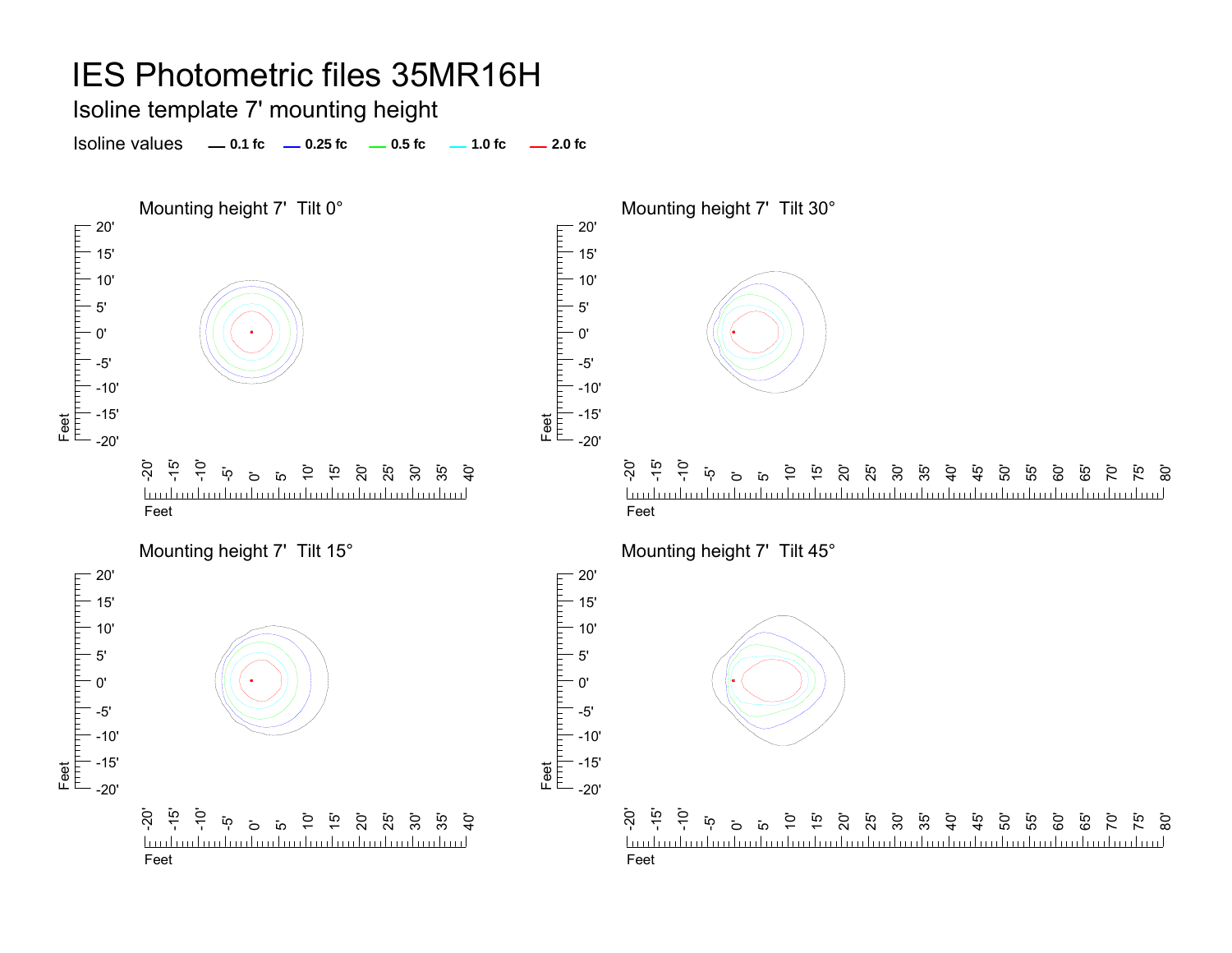Isoline template 9' mounting height

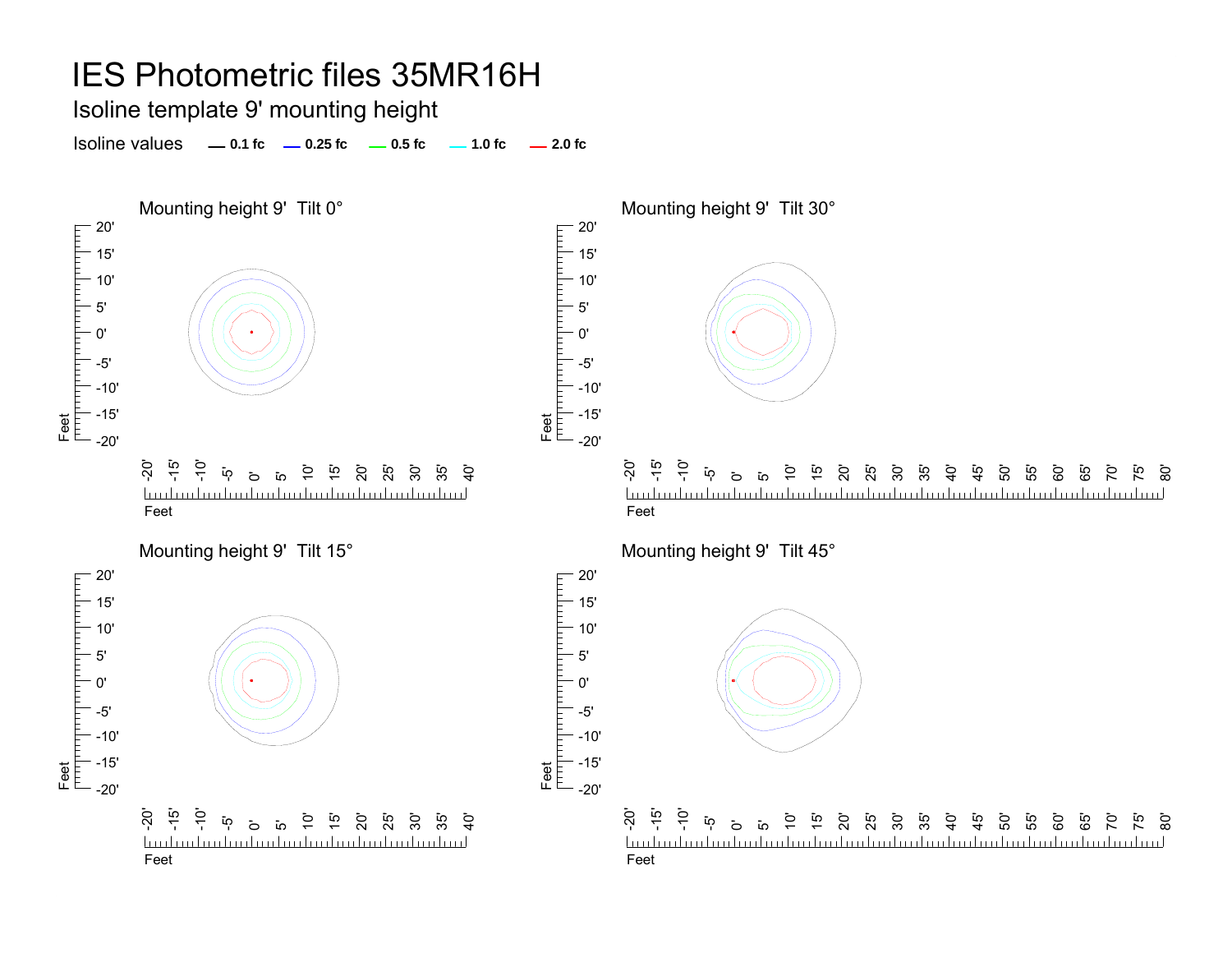Isoline template 11' mounting height

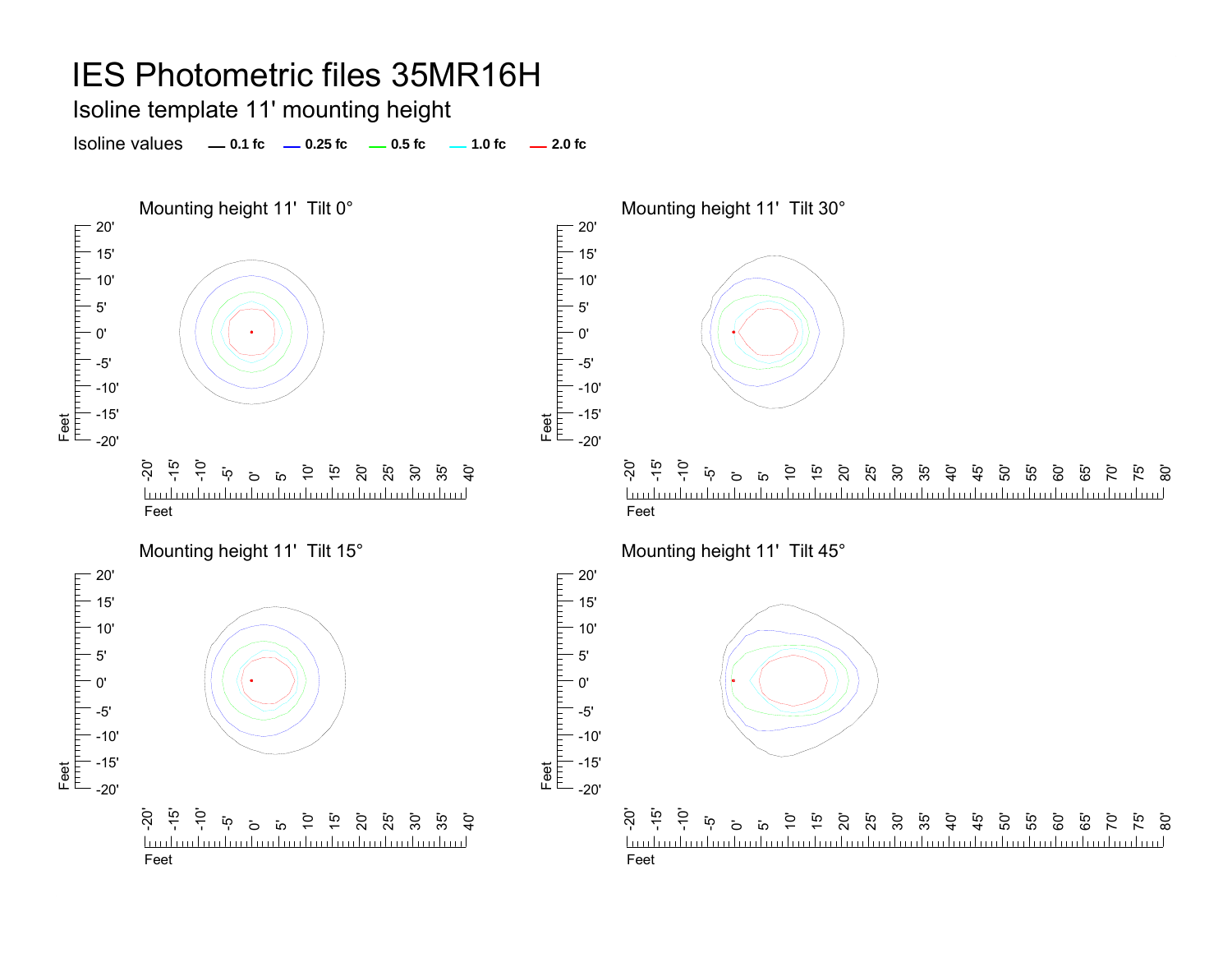Isoline template 15' mounting height

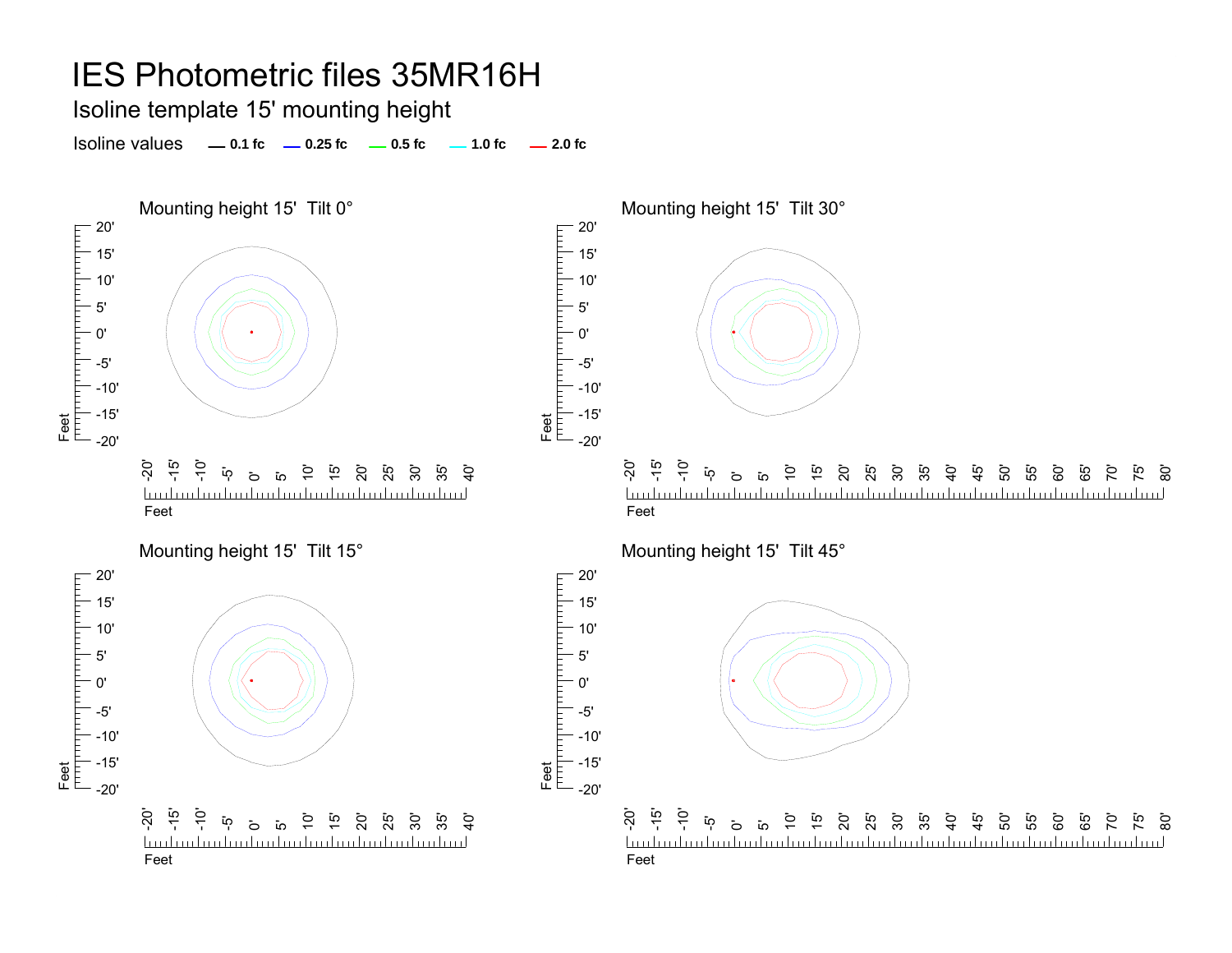Isoline template 20' mounting height

Isoline values **0.1 fc 0.25 fc 0.5 fc 1.0 fc 2.0 fc**





-20' -15'  $\ddot{5}$ ດ**ັ ب**آ  $\overline{a}$ ي<br>10 p ន៍ ដូ ដូ ដូ<br>ន 5<br>កំ<br>4 50' 55' 60' 65' ි 70' 75' mlundunlunlunlunlunlunlunlunlunlunlunlunl <u>hudmdunlan</u> Feet

Feet<br>|<sup>|||||</sup>|<sup>||||||</sup>|||

Feet<br>|<sup>|||||</sup>|<sup>||||||||||</sup>|||

гранита

20' 15' 10' 5' 0'-5'-10' -15'  $-20'$ 

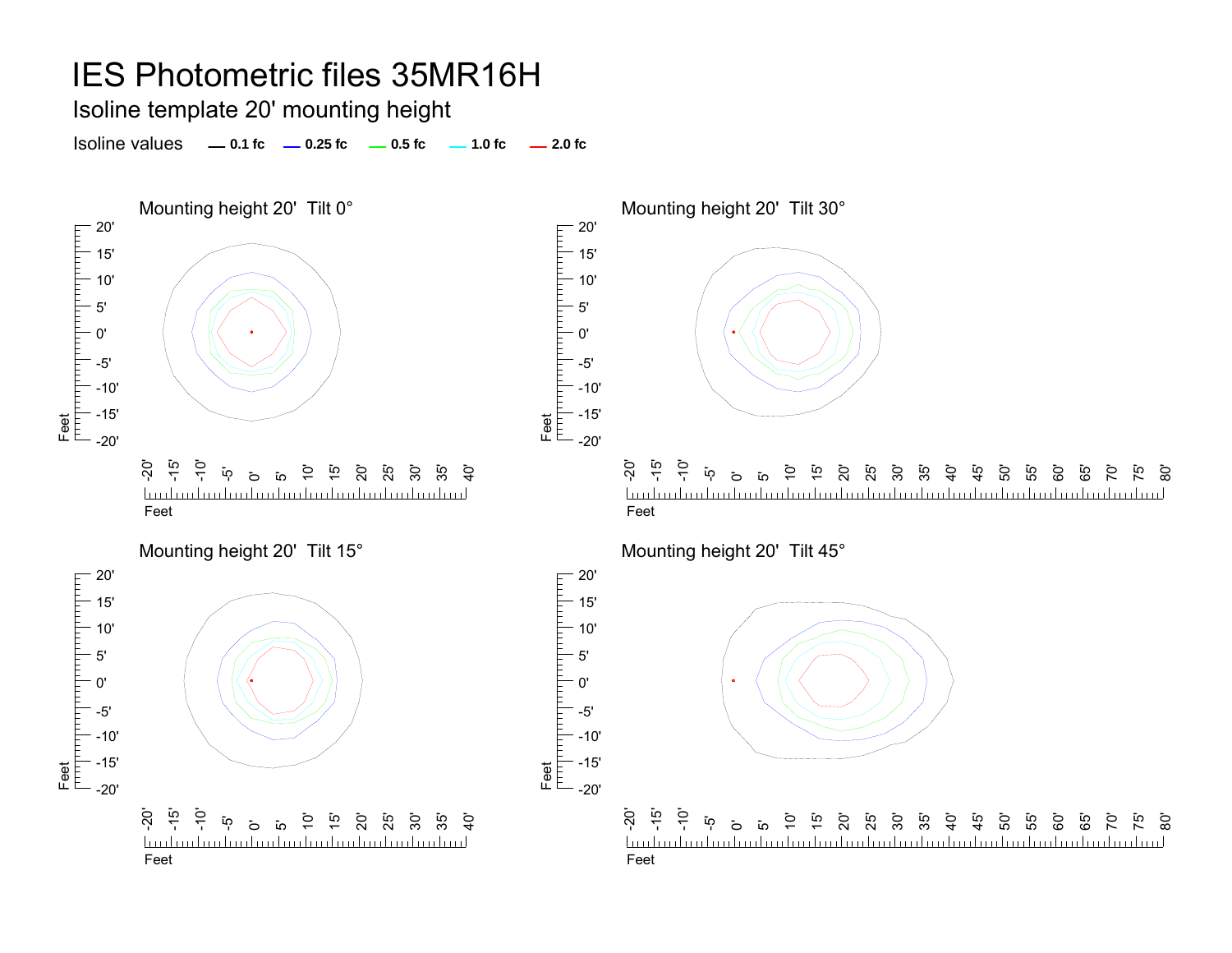Isoline template 25' mounting height

Isoline values **0.1 fc 0.25 fc 0.5 fc 1.0 fc 2.0 fc**







Feet<br>|<sup>|||||</sup>|<sup>||||||</sup>|||

Feet<br>|<sup>|||||</sup>|<sup>||||||||||</sup>|||

20'

5' 0'

20' 15' 10' 5'0'

-5'



75' ි<br>80